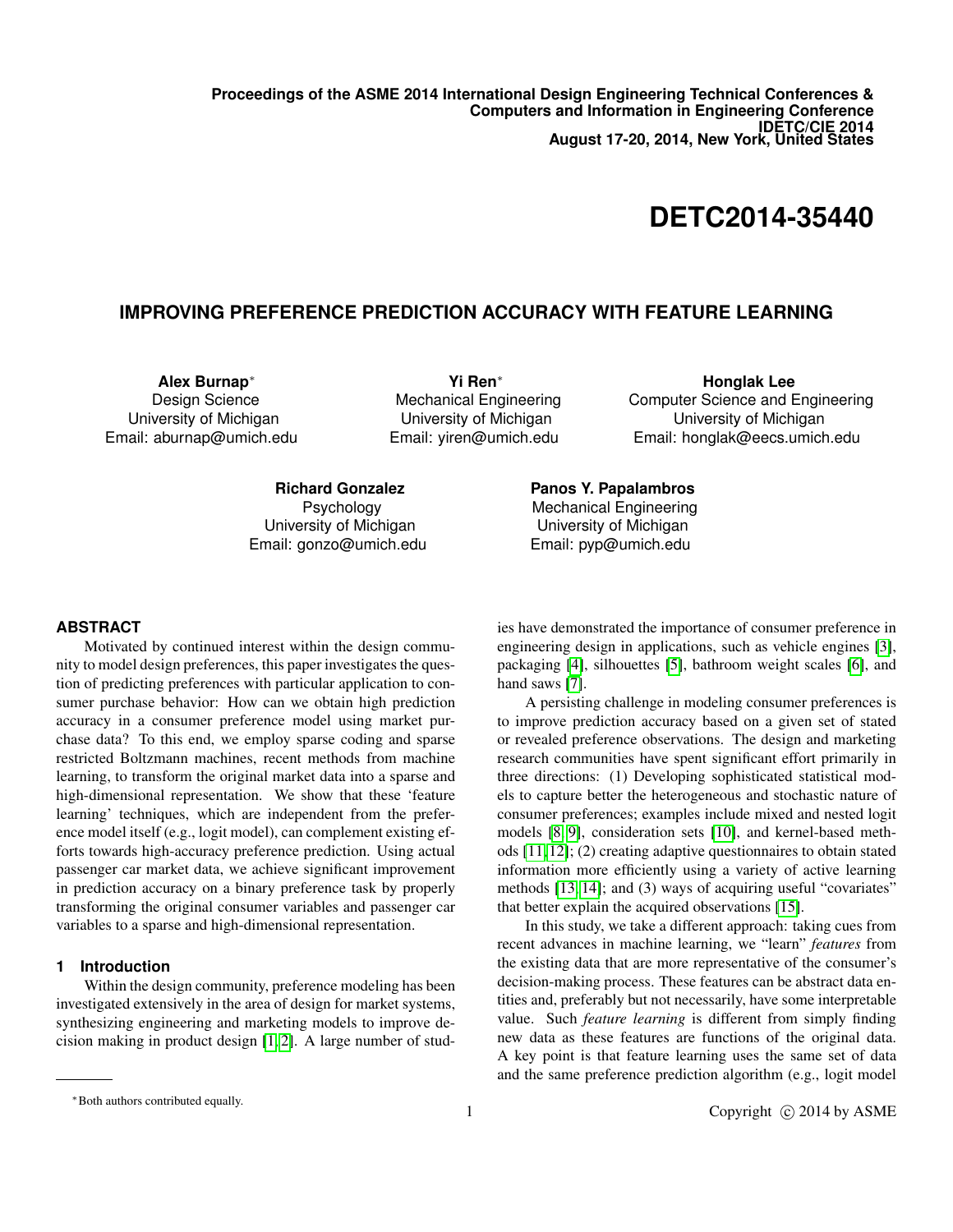or support vector machine), yet performs prediction within the feature space instead of the original data space to achieve significant improvements in prediction accuracy [\[16\]](#page-7-15). Moreover, these methods do not require domain-specific knowledge and thus can be adapted to various types of data, i.e., we do not need to have physical insight into the data-generating process underlying the observed data. Accordingly, feature learning methods have been successful for various learning tasks, including image classification [\[17–](#page-7-16)[19\]](#page-7-17), speech recognition [\[20](#page-8-0)[–22\]](#page-8-1), information retrieval [\[23,](#page-8-2) [24\]](#page-8-3), and natural language processing [\[25,](#page-8-4) [26\]](#page-8-5).

The contribution of this paper is in being a first investigation on the use of learning features to improve consumer preference prediction for a heterogeneous market data set, i.e., data consisting of a variety of units such as real-valued, binary, and categorical. We examine two feature learning methods, sparse coding [\[27,](#page-8-6) [28\]](#page-8-7) and sparse restricted Boltzmann machines (RBM) [\[29](#page-8-8)[,30\]](#page-8-9), and apply them to the problem of predicting passenger car purchase behavior using real car market data. Results indicate 10% or more improvement in prediction accuracy relative to a baseline logit model approach commonly used in the marketing and design communities.

The paper is structured as follows: Section [2](#page-1-0) briefly covers background information on feature learning advances in the machine learning community. Section [3](#page-2-0) sets up the preference prediction task, namely, predicting which passenger car a consumer will purchase as a binary classification problem. Section [4](#page-3-0) details the two feature learning algorithms, as well as their tailoring to suit market data. Section [5](#page-5-0) discusses the methods for data processing and the experimental setup of the preference prediction task. Section [6](#page-6-0) discusses results and directions for further study. Section [7](#page-7-18) gives the conclusion to this work.

## <span id="page-1-0"></span>**2 Related Work**

Feature learning methods can capture factors implicit in the original data by encoding the data in a new representation. With this new representation, we may use the same supervised model (e.g., logit model) as before to achieve higher predictive performance. The general idea is to: (1) map the original data points to a higher dimensionality space made up of features, in which the dimensionality of the feature space is a factor larger than the dimensionality of the original data space as defined by an overcompleteness factor  $\gamma$ ; and (2) induce "sparsity" within this higher-dimensional space, such that only a proportion of the new space is "activated" by a given data point as governed by a sparsity penalty  $\beta$ . Both the mapping and the new representation in that space are determined by minimizing some objective function describing the reconstruction error between the original variables and their new feature representation, as well as the sparsity penalty on the activation of features. More technical details will be given in Section [4.](#page-3-0)

The first method we examined is sparse coding. Sparse cod-



<span id="page-1-1"></span>**FIGURE 1.** The concept of (a) sparse coding and (b) restricted Boltzmann machine. The original data is represented by  $[x_1, x_2]$ , while the new features of the same data are represented by  $[s_1, s_2, s_3, s_4]$  (informally speaking, coefficients for the basis vectors  $b_1, b_2, b_3, b_4$ ). Note the sparsity of the new feature representation; for example, with sparse coding, although the original data has only non-zero coefficients in the original basis  $x_1, x_2$ , the new feature representation has most coefficients equal to zero.

ing is similar to principal component analysis (PCA) in that it embeds the original data points in a new basis as shown in Figure [1\(](#page-1-1)a). However, unlike PCA, only the "decoding" from the feature representation to the original data is linear, whereas the "encoding" process is done using L1-norm sparsity penalization on a linear reconstruction error, resulting in coefficients that are real-valued and sparse [\[31\]](#page-8-10). Since the basis vectors are no longer orthogonal, sparse coding can be applied to learning overcomplete basis sets, in which the number of bases is greater than the input dimension. The advantage of having an overcomplete basis is that it can effectively capture the underlying statistical distribution of the data, leading to better coding efficiency. Readers are referred to [\[32\]](#page-8-11) for more discussion on the advantages of overcomplete representations.

The second method we examined is the sparse restricted Boltzmann machine (RBM) [\[29,](#page-8-8) [33\]](#page-8-12). This feature learning technique is a special case of the more general Boltzmann machine, an undirected graphical model in which the energy associated with a state space defines the probability of finding the system in that state [\[29\]](#page-8-8). In the RBM, each state is determined by both visible and hidden nodes, where each node corresponds to a random variable. The hidden nodes, which are stochastic binary, are added to increase the expressiveness of the system model, and are the features that capture the new higher-dimensional rep-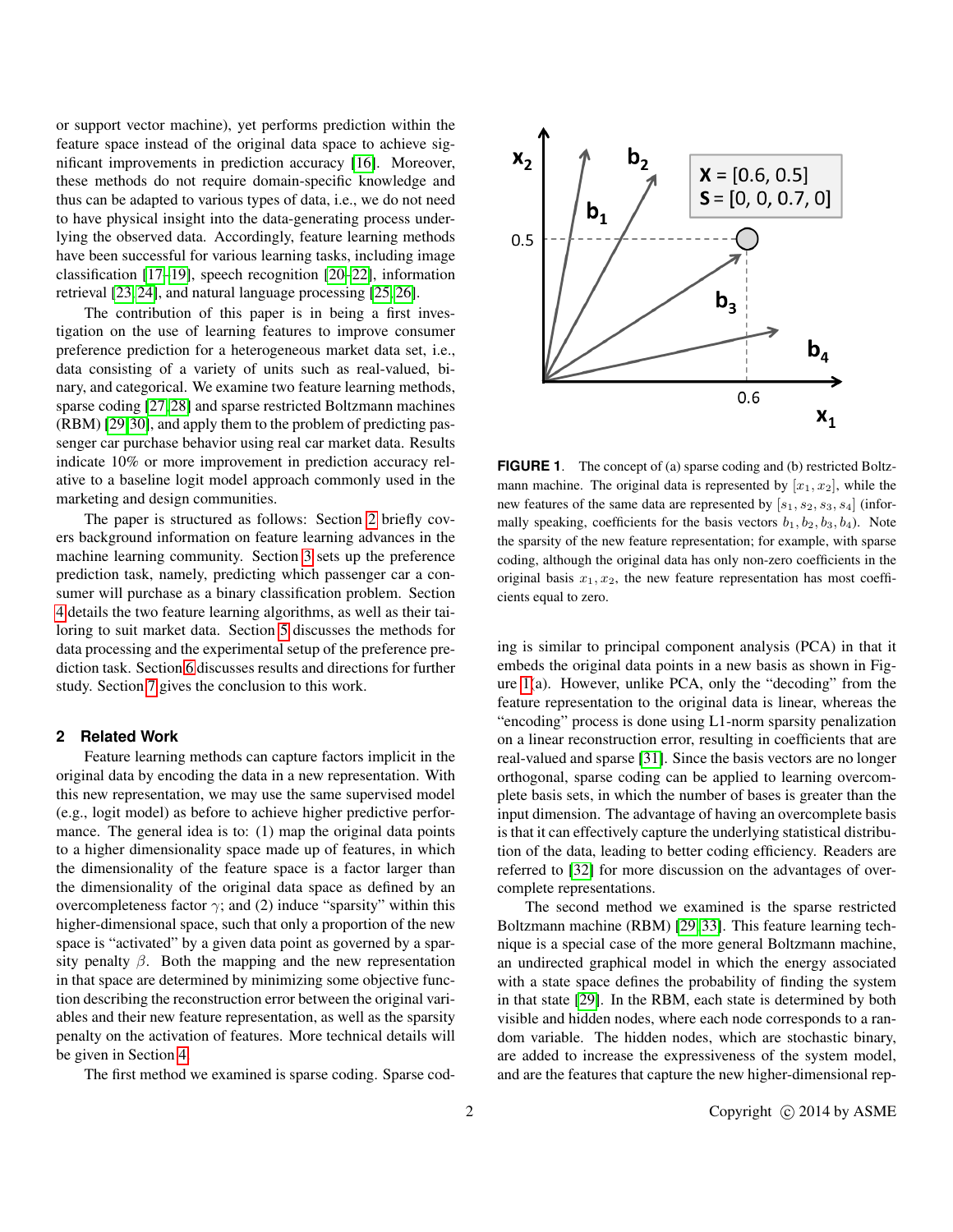|             |                                                   | Unit Type                                                                                             |
|-------------|---------------------------------------------------|-------------------------------------------------------------------------------------------------------|
|             |                                                   |                                                                                                       |
|             |                                                   |                                                                                                       |
| Categorical | Number of                                         | Categorical                                                                                           |
|             |                                                   |                                                                                                       |
|             |                                                   |                                                                                                       |
| Real        | Number of                                         | Categorical                                                                                           |
|             | children                                          |                                                                                                       |
|             |                                                   |                                                                                                       |
|             |                                                   | Categorical                                                                                           |
|             |                                                   |                                                                                                       |
| Categorical | <b>Education</b> level                            | Categorical                                                                                           |
|             |                                                   |                                                                                                       |
|             |                                                   | Real                                                                                                  |
|             | Income ratio                                      |                                                                                                       |
|             |                                                   | Real                                                                                                  |
|             |                                                   |                                                                                                       |
|             | Living cost ratio                                 |                                                                                                       |
|             | Unit Type<br>Binary<br>Categorical<br>Categorical | Consumer<br>Variable<br>older children<br><b>Resident</b><br>location<br>Income-State<br>Income-State |

<span id="page-2-1"></span>**TABLE 1**. Consumer variables and their unit types

resentation. The "restricted" portion of the RBM refers to the restriction on visible-visible connection and hidden-hidden connection as shown in Figure [1\(](#page-1-1)b).

### <span id="page-2-0"></span>**3 Preference Prediction as Binary Classification**

We consider the following binary classification problem: Given a consumer represented by a set of heterogeneous variables and two passenger cars, each represented by a set of car variables, which passenger car will the consumer purchase? We use an actual database of consumers and their passenger car purchase decisions as detailed below [\[34\]](#page-8-13).

#### **3.1 Car purchase data from 2006**

In order to have a data set with both consumer variables as well as passenger vehicle variables, we synthesized the Maritz car purchase survey from 2006 [\[34\]](#page-8-13), the Chrome car specification database [\[35\]](#page-8-14), and the 2006 estimated US state income and living cost data from U.S. Census Bureau [\[36\]](#page-8-15). The combined database contains a list of purchase records, with each row describing the consumer's variables, e.g., income level, age, gender, and the variables of the corresponding car he or she bought.

From this original data set, we focus only on the consumer group who bought passenger cars of classes between mini-compact and large cars, excluding purchase records for station wagons, trucks, minivans, and utility vehicles. In addition, records for consumers who did not consider other cars before their purchases were removed, as well those records for which consumers purchased cars for another party. Finally, we removed the passenger car variables regarding whether the passenger car used diesel or gasoline fuel and whether it had an automatic or manual transmission, due to lack of information during the synthesis of the three data sets.

<span id="page-2-2"></span>**TABLE 2**. Passenger car variables and their unit types

| Unit Type   | Car Variable      | Unit Type   |
|-------------|-------------------|-------------|
| Real        | <b>MSRP</b>       | Real        |
| Real        | Net HP            | Real        |
| Real        | Length            | Real        |
| Real        | Height (mean)     | Real        |
| Real        | Final drive ratio | Real        |
| Binary      | Turbo             | Binary      |
| Binary      | Class             | Categorical |
| Categorical | Pass. Capacity    | Categorical |
| Real        | Hybrid            | Binary      |
| Binary      |                   |             |
|             |                   |             |

In the end, the database contained 212 unique passenger car models bought by 6556 unique consumers. The full list of consumer variables and passenger car variables can be found in Tables [1](#page-2-1) and [2.](#page-2-2) Note that the variables in these tables are grouped into three formats: Real, binary and categorical, based on the nature of the variables. More discussion on the impact of correctly specifying data formats will be presented in Section [4.](#page-3-0)

#### <span id="page-2-4"></span>**3.2 Choice set generation**

We next converted the database of purchase records into a choice set by generating a four sets of pairwise comparisons for each consumer, with the chosen car in each pair being the car that was actually purchased. While previous studies have shown the impact on prediction performance given different generations of choice sets (see [\[37\]](#page-8-16) for example) we will show that the proposed feature learning method improves prediction performance consistently for arbitrarily generated choice sets. This work is therefore complementary to studies on developing appropriate choice set generation schemes, such as [\[38\]](#page-8-17).

We thus assume that every consumer considers five alternatives before settling on a final purchase choice. These four cars besides the purchased one are selected according to their relative frequency in the entire data set, i.e., a consumer is more likely to consider a Honda Accord or Toyota Camry over a Volvo S40 since the former cars have a larger market share than the latter.

## <span id="page-2-3"></span>**3.3 Training and testing data**

Following conventions in marketing research [\[10,](#page-7-9)[12\]](#page-7-11), threefourths of the pairwise choices from each consumer are randomly chosen and used for training and validating the predictive model (model selection), while the rest were used for testing (model assessment). Three random splits of training and testing data are used to bootstrap the average prediction performance.

3 Copyright © 2014 by ASME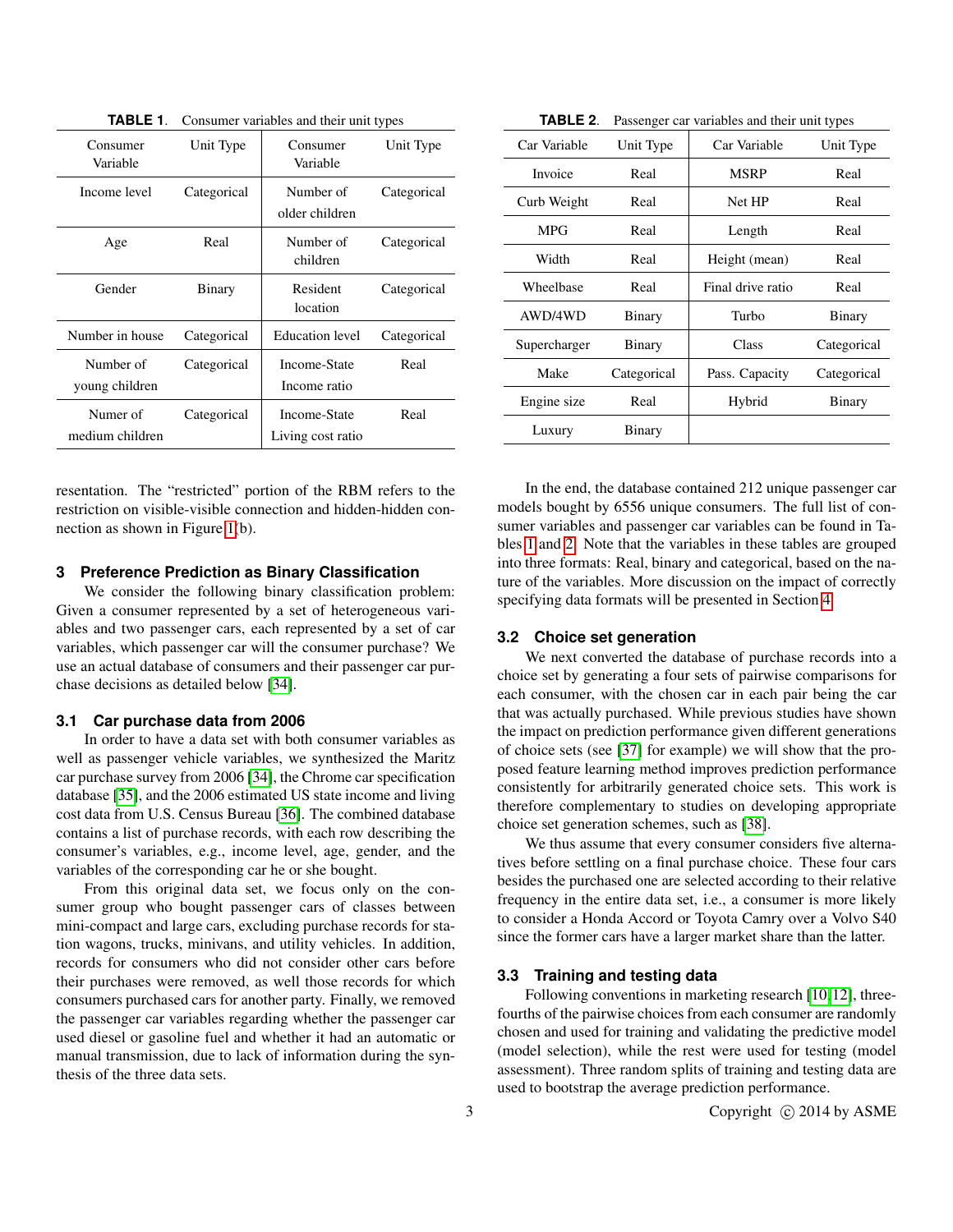#### <span id="page-3-4"></span>**3.4 Bilinear utility**

A pairwise comparison record for consumer  $r$  with cars p and q consists of the consumer's original variables  $\mathbf{x}_u^{(r)}$  for  $r \in \{1, \ldots, 6556\}$  and specifications of the two cars,  $\mathbf{x}_c^{(p)}$  and  $\mathbf{x}_c^{(q)}$  for  $p, q \in \{1, ..., 212\}$ . We adopt the conventions of utility theory for the measure of consumer preference for a given product. In particular, this study assumed a bilinear utility model for consumer  $r$  and car  $p$ :

<span id="page-3-2"></span>
$$
U_{rp} = \left[ \text{vec} \left( \mathbf{x}_u^{(r)} \otimes \mathbf{x}_c^{(p)} \right), \mathbf{x}_c^{(p)} \right]^T \mathbf{\Omega}, \tag{1}
$$

where  $\otimes$  is an outer product for vectors, vec  $(\cdot)$  is vectorization of a matrix,  $[\cdot, \cdot]$  is concatenation of vectors, and  $\Omega$  is the part-worth vector. While we do not consider main effects from consumer variables in this formulation of the utility, we discuss potentially better utility models in Section [6.](#page-6-0)

#### **3.5 Classification models**

The classification model refers to the predictive algorithm used to capture the relationship between a consumer's purchase decision, variables describing the consumer, and variables describing the car. While the choice of classification model is not the focus of this paper, we pilot tested popularly used models including L1 and L2 logit model, naïve Bayes, L1 and L2 linear and kernelized support vector machine, and random forests.

Based on these pilot results, we chose the L2 logit model due to its widespread use in the design and marketing communities. In particular, we used the primal form of the logit model and stochastic gradient descent for parameter optimization. Equation [\(2\)](#page-3-1) captures how the logit model describes the probabilistic relationship between consumer r's preference for either car p or car  $q$  as a function of their associated utilities given by Equation [\(1\)](#page-3-2). Note that  $\eta$  are Gumbel-distributed random variables accounting for noise over the underlying utility of the consumer r's preference for either car  $p$  or car  $q$ .

<span id="page-3-1"></span>
$$
P(U_{rp} + \eta_{rp} > U_{rq} + \eta_{rq}) = \frac{e^{U_{rp}}}{e^{U_{rp}} + e^{U_{rq}}} \tag{2}
$$

#### <span id="page-3-0"></span>**4 Feature Learning**

We present two feature learning methods as introduced in Section [2,](#page-1-0) and discuss their extensions to better fit the market data described in Section [3.](#page-2-0)

#### **4.1 Sparse coding**

For a set of input vectors  $\mathbf{x}^{(1)}, \dots, \mathbf{x}^{(M)} \in \mathbb{R}^K$ , sparse coding finds basis vectors  $\mathbf{b}_1, \ldots, \mathbf{b}_N \in \mathbb{R}^K$  and corresponding sparse vectors of weights (or "activations")  $h^{(1)}, \ldots, h^{(M)} \in$  $\mathbb{R}^N$  such that  $\mathbf{x}^{(m)} \approx \sum_n \mathbf{b}_n h_n^{(m)}$  [\[28\]](#page-8-7). These weights act as the features for our new transformed representation from the original data space. Further, the reconstruction error  $\mathbf{x}^{(m)}$  –  $\sum_{n}$ **b**<sub>n</sub> $h_n^{(m)}$  is assumed to be Gaussian distributed with zero

means and covariance  $\sigma^2 I$ . Here we take  $\sigma = 1$  and apply this Gaussian assumption to both consumer variables and car variables. The log-likelihood of the mth observed data (e.g., variables of a car or variables of a consumer) can be expressed as  $-\frac{1}{2\sigma^2}||\mathbf{x}^{(m)} - \sum_{n=1}^N \mathbf{b}_n h_n^{(m)}||^2$ . Further, we impose sparsity on the activations  $\mathbf{h}^{(m)}$ , ...,  $\mathbf{h}^{(M)}$  by applying an epsilon-L<sub>1</sub> penalty  $\phi(h_n) = (h_n^2 + \epsilon)^{\frac{1}{2}}$ , with  $\epsilon = 10^{-6}$ .

Based on these settings, feature learning using sparse coding can be formulated into the following optimization problem where the optimal basis and weights can be learned:

$$
\min_{\{\mathbf{b}_n\}, \{\mathbf{h}^{(m)}\}} \sum_{m=1}^{M} \frac{1}{2} ||\mathbf{x}^{(m)} - \sum_{n} \mathbf{b}_n h_n^{(m)}||^2
$$
  
+  $\beta \sum_{m=1}^{M} \sum_{n=1}^{N} \phi(h_n^{(m)})$   
subject to  $||\mathbf{b}_n||^2 \le 1, \forall n = 1, ..., N.$  (3)

where  $\beta$  is the sparsity penalty that controls the proportion of zero-valued features learned by sparse coding.

As Tables [1](#page-2-1) and [2](#page-2-2) detail, both consumer and car data contain variables of three formats: real-valued, binary, and categorical. The Gaussian assumption is less reasonable for the reconstruction errors of the latter two forms of data than for the real-valued ones. Therefore, we refine the assumption to let the errors of binary features to be Bernoulli distributed and those of categorical features to be categorically distributed. For example, in consumer profiles, the error for "age" is treated as Gaussian, "gender" as Bernoulli, and "region" as categorical.

Under this refined assumption, consider that we have  $K_G$ Gaussian,  $K_B$  Bernoulli and  $K_C$  categorical variables. We will now decompose the basis  $\mathbf{B} := [\mathbf{b}_1, \dots, \mathbf{b}_N]$  by rows to be  $\mathbf{B}^T = [\mathbf{B}_G^T, \mathbf{B}_B^T, \mathbf{B}_C^T]$  where  $\mathbf{B}_G$ ,  $\mathbf{B}_B$  and  $\mathbf{B}_C$  are bases corresponding to features with Gaussian, Bernoulli and the categorical input variables, respectively. Further, denote  $D_k$  as the number of categories for the kth categorical variable. Feature learning can than be formulated as the following optimization problem.

<span id="page-3-3"></span>
$$
\min_{\mathbf{B}, \{\mathbf{h}^{(m)}\}} f := \sum_{m=1}^{M} -\mathbf{h}^{(m)}^{T} \mathbf{B}^{T} \mathbf{x}^{(m)} + \mathbf{h}^{(m)}^{T} \mathbf{B}_{G}^{T} \mathbf{B}_{G} \mathbf{h}^{(m)}/2 + \sum_{k=1}^{K_{B}} \log \left( 1 + \exp((\mathbf{B}_{B} \mathbf{h}^{(m)})_{k}) \right) + \sum_{k=1}^{K_{C}} \log \left( 1 + \sum_{d=1}^{D_{k}} \exp \left( (\mathbf{B}_{C,k} \mathbf{h}^{(m)})_{d} \right) \right) + \beta \sum_{m=1}^{M} \sum_{n=1}^{N} \phi(h_{n}^{(m)}) \tag{4}
$$

subject to  $||\mathbf{b}_n||^2 \leq c, \forall n = 1, ..., N$ 

4 Copyright (c) 2014 by ASME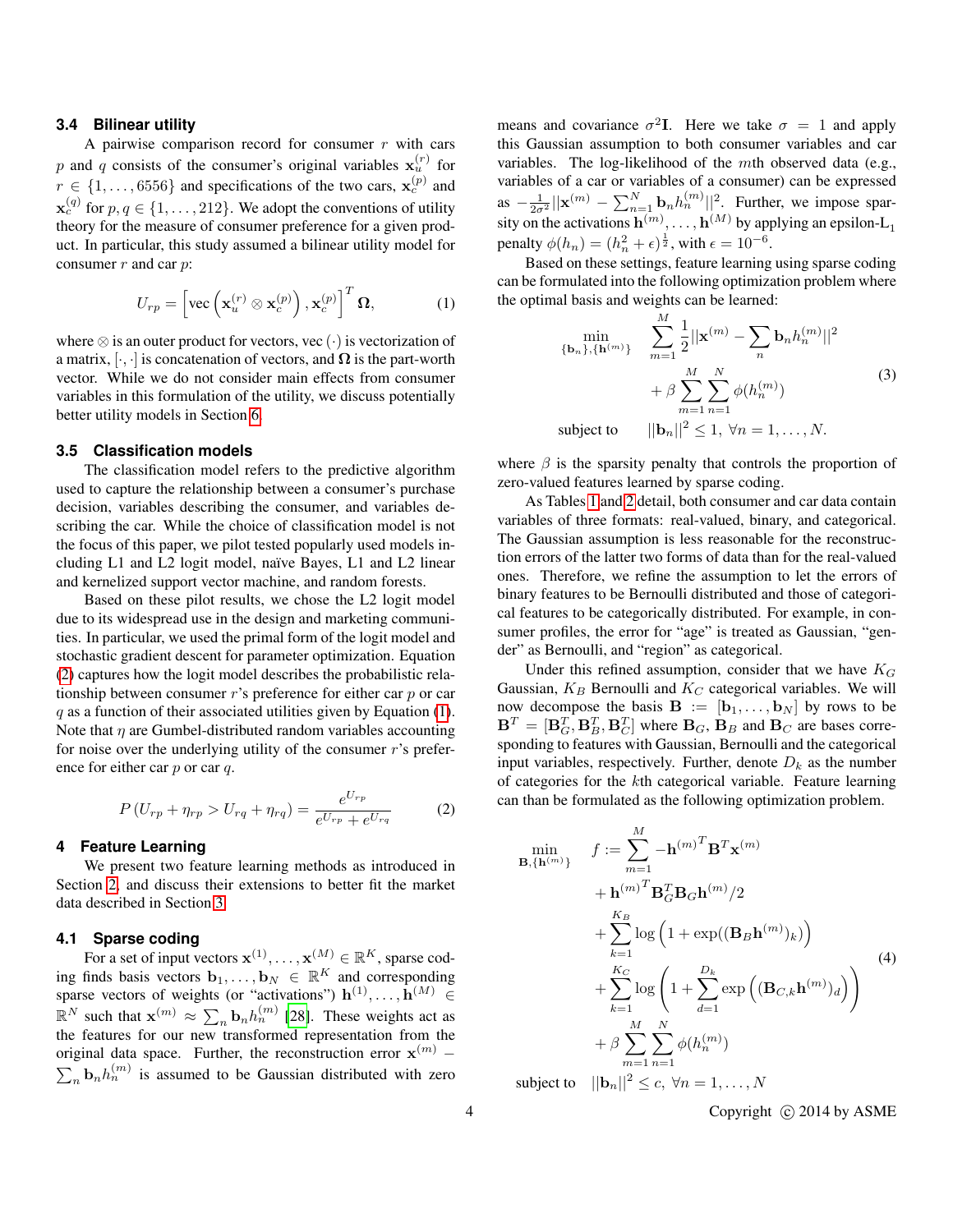**Training** To train this model, the optimization procedure in Lee et al. [\[39\]](#page-8-18) is adopted. We start by initializing randomized bases **B** and finding corresponding optimal  $h^{(1)}, \ldots, h^{(M)}$ by iteratively solving quadratic approximations of the problem in Equation [\(4\)](#page-3-3) using the conjugate gradient algorithm [\[28\]](#page-8-7). Then for fixed  $\mathbf{h}^{(1)}, \ldots, \mathbf{h}^{(M)}$ , we use a projected gradient search to optimize B. This iteration terminates when convergence is achieved.

#### **4.2 Restricted Boltzmann machine**

The restricted Boltzmann machine (RBM) is an energybased model where each energy state is defined by a layer of K visible nodes corresponding to an input datum  $x$ , a layer of N hidden nodes denoted as h, a weight matrix W connecting the visible and hidden nodes, and biases for both the hidden nodes and visible nodes, a and b respectively. From our original data set  $\mathbf{x}^{(1)} \dots \mathbf{x}^{(M)} \in \mathbb{R}^K$ , the RBM provides a high-dimensional feature representation  $\mathbf{h}^{(1)} \dots \mathbf{h}^{(M)} \in \mathbb{R}^N$  that may be more discriminative that the original data representation for the preference learning task described in Section [3.](#page-2-0)

The probability of a state with energy  $E(\mathbf{x}, \mathbf{h}; \theta)$ , where  $\theta$ are the energy functions parameters, is defined by the Boltzmann distribution.

$$
P(\mathbf{x}, \mathbf{h}) = \frac{e^{-E(\mathbf{x}, \mathbf{h}; \theta)}}{\sum_{\mathbf{x}} \sum_{\mathbf{h}} e^{-E(\mathbf{x}, \mathbf{h}; \theta)}}
$$
(5)

The "restriction" on the RBM is to disallow visible-visible and hidden-hidden node connections. This restriction results in conditional independence of each individual hidden unit  $h$  given the vector of inputs  $x$ , and each visible unit  $v$  given the vector of hidden units h. N

$$
P(\mathbf{h}|\mathbf{x}) = \prod_{\substack{n=1 \ k}}^{\infty} P(h_n|\mathbf{x})
$$
 (6)

$$
P(\mathbf{x}|\mathbf{h}) = \prod_{k=1}^{n} P(x_k|\mathbf{h})
$$
 (7)

Though we assume the hidden nodes are binary, i.e.,  $h_n \in$  $\{0, 1\}$ , the input nodes require  $K_G$  Gaussian,  $K_B$  binary, or  $K_C$ categorical distributions to match the respective heterogeneous variables types described in Table [1](#page-2-1) and Table [2.](#page-2-2) These distributions are explicitly defined by the energy function over the joint distribution of visible and hidden nodes.

Real-valued random variables (e.g., vehicle curb weight) are modeled using the Gaussian density. The energy function for Gaussian inputs and binary hidden nodes is:

$$
E_G(\mathbf{x}, \mathbf{h}; \theta) = -\sum_{k=1}^{K_G} \sum_{n=1}^{N} h_n w_{nk} x_k + \frac{1}{2} \sum_{k=1}^{K_G} (x_k - b_k)^2 - \sum_{n=1}^{N} a_n h_n
$$
 (8)

where the variance term is clamped to unity under the assumption that the input data are standardized.

Binary random variables (e.g., gender) are modeled using the Bernoulli density. The energy function for Bernoulli nodes in both the input layer and hidden layer is:

$$
E_B(\mathbf{x}, \mathbf{h}; \theta) = -\sum_{k=1}^{K_B} \sum_{n=1}^{N} h_n w_{nk} x_k - \sum_{k=1}^{K_B} x_k b_k - \sum_{n=1}^{N} a_n h_n
$$
\n(9)

Categorical random variables (e.g., vehicle manufacturer) are modeled using the categorical density. The energy function for categorical inputs with  $D_k$  classes for k-th categorical input variable (e.g., Toyota, General Motors, etc.) is given by:

$$
E_C(\mathbf{x}, \mathbf{h}; \theta) = -\sum_{k=1}^{K_C} \sum_{n=1}^{N} \sum_{d=1}^{D_k} h_n w_{nkd} \delta_{kd} x_{kd}
$$
  

$$
-\sum_{k=1}^{K_C} \sum_{d=1}^{D_k} \delta_{kd} x_{kd} b_{kd} - \sum_{n=1}^{N} a_n h_n
$$
 (10)

where  $\delta_{kd} = 1$  if  $x_{kd} = 1$  and 0 otherwise.

The conditional density for a single binary hidden unit given the combined  $K_G$  Gaussian,  $K_B$  binary, and  $K_C$  categorical input variables is then:

<span id="page-4-1"></span>
$$
\sigma(a_n + \sum_{k=1}^{K_G} w_{nk} x_k + \sum_{k=1}^{K_B} w_{nk} x_k + \sum_{k=1}^{K_C} \sum_{d=1}^{D_k} w_{nk} \delta_{kd} x_k)
$$
 (11)

where  $\sigma(s) = \frac{1}{1 + \exp(-s)}$  is a sigmoid function.

For an input data point  $\mathbf{x}^{(m)}$ , the new high-dimensional representation  $\mathbf{h}^{(m)}$  is given by the "activations" of the hidden nodes.

$$
\mathbf{h}^{(m)} = \mathbb{E}[\mathbf{h}|\mathbf{x}^{(m)}]
$$
 (12)

$$
= [P(h_1 = 1 | \mathbf{x}, \theta), \dots, P(h_N = 1 | \mathbf{x}, \theta)] \qquad (13)
$$

**Training** To train the model, we optimize the weight and bias parameters  $\theta = \{W, b, a\}$  by minimizing the negative loglikelihood of the data  $\{x^{(1)} \dots x^{(M)}\}$  using gradient descent. The gradient of the log-likelihood is:

<span id="page-4-0"></span>
$$
\frac{\partial}{\partial \theta} \sum_{m=1}^{M} \log P\left(\mathbf{x}^{(m)}\right) = \frac{\partial}{\partial \theta} \sum_{m=1}^{M} \log \sum_{\mathbf{h}} P\left(\mathbf{x}^{(m)}, \mathbf{h}\right)
$$

$$
= \frac{\partial}{\partial \theta} \sum_{m=1}^{M} \log \sum_{\mathbf{h}} \frac{e^{-E(\mathbf{x}^{(m)}, \mathbf{h})}}{\sum_{\mathbf{x}, \mathbf{h}} e^{-E(\mathbf{x}^{(m)}, \mathbf{h})}}
$$

$$
= \sum_{m=1}^{M} \mathbb{E}_{\mathbf{h} | \mathbf{x}^{(m)}} \left[\frac{\partial}{\partial \theta} E\left(\mathbf{x}^{(m)}, \mathbf{h}\right)\right]
$$

$$
- \mathbb{E}_{\mathbf{h}, \mathbf{x}} \left[\frac{\partial}{\partial \theta} E\left(\mathbf{x}, \mathbf{h}\right)\right]
$$
(14)

5 Copyright (C) 2014 by ASME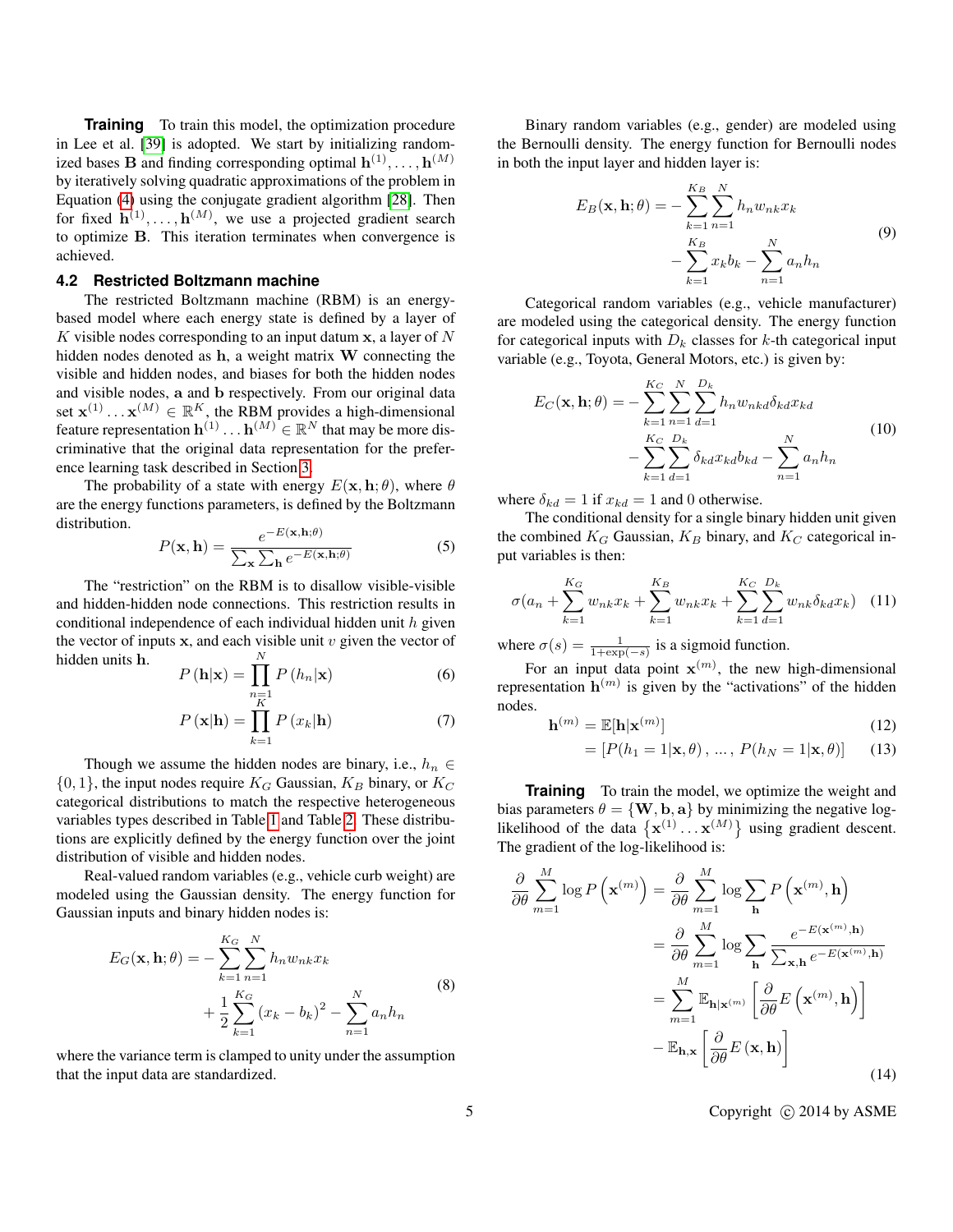The gradient is the difference of two expectations, the first of which is easy to compute since it is "clamped" at the input datum x, but the second of which requires the joint density over the entire x space for the model.

In practice, this second expectation is approximated using the Contrastive Divergence algorithm by Gibbs sampling the hidden nodes given the visible nodes, then the visible nodes given the hidden nodes, and iterating a sufficient number of steps for the approximation [\[40\]](#page-8-19). During training, we induce sparsity of the hidden layer by setting a target activation  $p_n$ , fixed to 0.1, for each hidden unit  $h_n$  [\[33\]](#page-8-12). The overall objective to be minimized is then the negative log-likelihood from Equation [\(14\)](#page-4-0) and a penalty on the deviation of the hidden layer from the target activation. Since the hidden layer is made up of sigmoid densities, the overall objective function is:

<span id="page-5-1"></span>
$$
\sum_{m=1}^{M} \log \sum_{\mathbf{h}} P\left(\mathbf{x}^{(m)}, \mathbf{h}\right)
$$
\n
$$
+ \beta \sum_{n=1}^{N} p_n^{(m)} \log h_n + \left(1 - p_n^{(m)}\right) \log \left(1 - h_n\right)
$$
\n(15)

where  $\beta$  is the hyperparameter trading off the sparsity penalty with the log-likelihood.

#### <span id="page-5-0"></span>**5 Experiment and Methods**

In this experiment, the L2 logit model was used to predict the car purchase preferences of consumers from the data set under two cases. The first case acted as a "baseline" using only the normalized consumer and car variables to predict consumer preference. The second case used the features learned from sparse coding or sparse RBM concatenated with the original consumer and car variables to predict consumer preference.

In addition, we performed an analysis of two hyperparameters common to both sparse coding and sparse RBM on how they affected preference prediction accuracy. The first was the sparsity penalty  $\beta$ , found in Equation [\(4\)](#page-3-3) and Equation [\(15\)](#page-5-1), which controls the number of features activated for a given input datum. The second was the overcompleteness factor  $\gamma$ , which defines by what factor the dimensionality of the feature space is larger than the dimensionality of the original data space.

The detailed experiment flow is summarized below and illustrated in Figure [5:](#page-5-2)

1. The full data set was sampled according to the procedure in Section [3.3](#page-2-3) to create three new data sets with each new data set made up of 75% of the original data for training and validation, and 25% of the original data set for testing. The training and validation subsets were then randomly split into training and validation subsets at a ratio of 66% to 33% into training and validation sets, for a total of three new cross validation data sets.



<span id="page-5-2"></span>**FIGURE 2**. Data processing, training, validation, and testing flow.

2. The L2 logit model was trained on each training set, in which the training datum was either represented by only the original variables, or a new representation defined by the original variables concatenated with features learned using sparse coding or sparse RBM. Specifically, for some consumer variables  $x_u$  and corresponding learned features  $h_u$ , we used  $\mathbf{x}_{u'}^T := [\mathbf{x}_u^T, \mathbf{h}_u^T]$  to define the new representation of the consumer; likewise, for some car  $x_c$  and corresponding learned features  $\mathbf{h}_c$ , we used  $\mathbf{x}_{c'}^T := [\mathbf{x}_c^T, \mathbf{h}_c^T]$  to define the new representation of the consumer. Combined with Equation [\(1\)](#page-3-2), a single data point used for training is the difference in utilities between car  $p$  and car  $q$  for a given consumer  $r$ .

$$
\left[\mathbf{x}_{u'}^{(r)}\otimes\left(\mathbf{x}_{c'}^{(p)}-\mathbf{x}_{c'}^{(q)}\right),\mathbf{x}_{c'}^{(p)}-\mathbf{x}_{c'}^{(q)}\right]
$$
 (16)

Note that the choice data generated in Section [3.2](#page-2-4) can be considered as belonging to a single class, i.e., each data point represents one car being chosen over another. In order to properly train a one-class classifier using commonly available supervised learning algorithms for binary-class data, we follow suggestions from [\[41\]](#page-8-20), by concatenating the training data with a copy of itself but with signs flipped for both data points and labels.

Both sparse coding and restricted Boltzmann machine were swept over a full-factorial grid of the hyperparameters  $\gamma$  (for overcompleteness) and  $\beta$  (for sparsity); with  $\gamma$  ranging from 2 to 5 in steps of 0.5, and  $\beta$  ranging from 0.4 to 1.0 in steps of 0.1. It is important to note that though the feature representations were learned on just the training set, they were used to "encode" the held out validation set during cross validation. This encoding was performed using either the sparse coding objective function from Equation [\(4\)](#page-3-3) with the learned basis, or in the case of the RBM, inferred using Equation [\(11\)](#page-4-1) with the learned weights and biases.

3. The cross validation prediction accuracy of the L2 logit model was assessed on the held out validation set, and the cross-validated hyperparameter set with the best preference prediction accuracy was saved. These best hyperparame-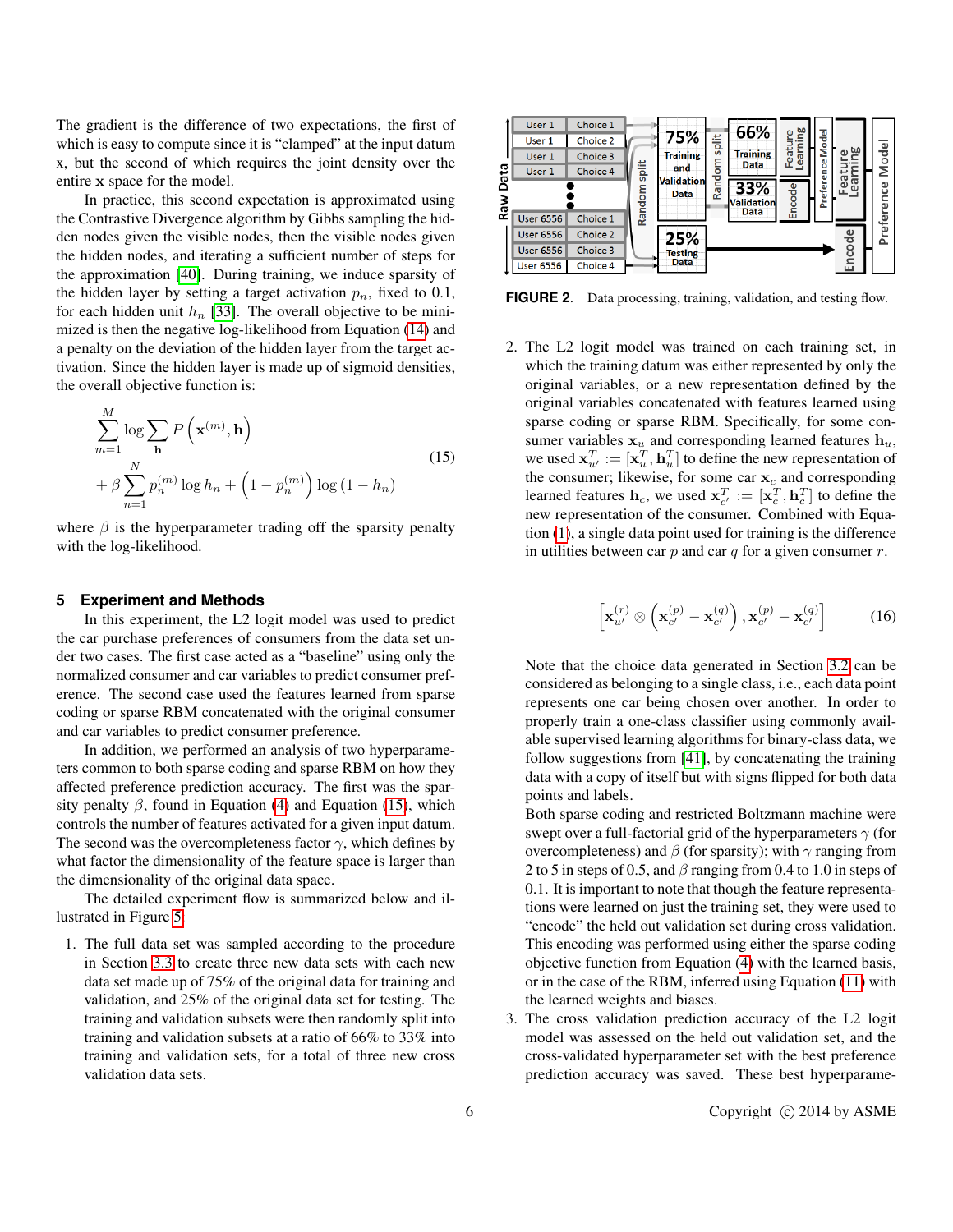| Preference<br>Model  | Data<br>Representation                     | Prediction<br>Accuracy (std.) |
|----------------------|--------------------------------------------|-------------------------------|
| L <sub>2</sub> Logit | <b>Baseline</b>                            | $71.0\%$ $(0.4\%)$            |
| L2 Logit             | <b>Exponential Family</b><br>Sparse Coding | 76.4% (0.8%)                  |
| L2 Logit             | <b>Exponential Family</b><br>Sparse RBM    | 81.4\% $(1.1\%)$              |

<span id="page-6-1"></span>**TABLE 3**. Averaged preference prediction accuracy on held-out test data for the L2 logit model trained on the baseline (original variables) and feature learning representations.

ters, namely, the L2 regularization hyperparameter for the L2 logit model, the overcompleteness factor  $\gamma$ , and the sparsity penalty  $\beta$ , were used to refit the L2 logit model on the combined training and validation set. Likewise, both sparse coding and sparse RBM were retrained on the combined training and validation set using the hyperparameters obtained through the earlier cross validation.

4. Finally, the predictive accuracy of the newly trained L2 logit model was assessed on the held out test set, in which the test set was again encoded from the combined training and testing for the feature learning learning cases. Note that the encoding of the test set was assumed the same as the full data set due to the choice set generation procedure detailed in Section [3.2,](#page-2-4) i.e., each 75% split was chosen from the each unique user, as well as the number of unique cars being much less than a combined train and validation set.

### <span id="page-6-0"></span>**6 Results and Discussion**

Table [3](#page-6-1) shows the averaged prediction accuracy of the trained model on the baseline and on the learned features from sparse coding or sparse RBM. The latter achieve up to 81.4% predictive accuracy, while the baseline achieved 71.0%. Features learned using sparse RBM resulted in better prediction accuracy than features learned using sparse coding.

Figure [3](#page-6-2) shows the influence of the overcompleteness factor  $\gamma$  and the sparsity penalty  $\beta$  on sparse coding and sparse RBM, assessed during cross validation, and thus with lower prediction accuracy than the test results due to less data used for learning.

The experiment shows that significant increases in consumer preference prediction accuracy are possible using sparse coding or the restricted Boltzmann machine for transforming the original data variables to a more representative feature space. Moreover, the prediction performance is highly dependent on the sparsity penalty  $\beta$  and overcompleteness factor  $\gamma$  chosen for both sparse coding and the restricted Boltzmann machine.

These findings underpin the major contribution in this paper; namely, to show that unsupervised feature learning methods may





<span id="page-6-2"></span>**FIGURE 3.** Effects of hyperparameters for sparse coding and sparse RBM with respect to the overcompleteness factor  $\gamma$  and sparsity penalty β.

be applied to marketing data sets characterized by heterogeneous data types for a design preference prediction task. These findings are novel in the sense that these feature learning methods have primarily been applied on homogeneous data sets made up on variables of the same distribution, as well as for non-preference prediction tasks. Notable exceptions include work done in the area of collaborative filtering [\[30\]](#page-8-9).

Consequently, there is much room for improvement within this area. For example, by stacking feature learning layers (often referred to as "deep learning") and fine-tuning further, researchers have recently shown impressive results by breaking previous records in image recognition by large margins [\[42\]](#page-8-21). Although we have shown that even a single layer of feature learning can significantly increase predictive accuracy for preference modeling, such deep learning methods may prove to further increase preference prediction accuracy. Future work may also account for the inherent conditional statistical structure between consumers and products, as well as by further accounting for heterogeneous variable types commonly associated with design preference and marketing data sets.

Better understanding of the limitations of using feature learning methods for design and marketing research should also be investigated. For example, the large number of parameters associated with feature learning methods results in greater computational cost when performing model selection. In addition to the cross validation techniques used in this paper, model selection metrics such as BIC and AIC may give further insight along these lines.

There also lie opportunities to develop utility models more representative of the consumer preference task. Our method of defining utility did not incorporate consumer variables as main effects, instead only incorporating consumer variables in interaction terms as detailed in Section [3.4.](#page-3-4) Furthermore, the use of a descriptive utility model versus our use of a normative utility model may capture a consumer's purchase preferences better.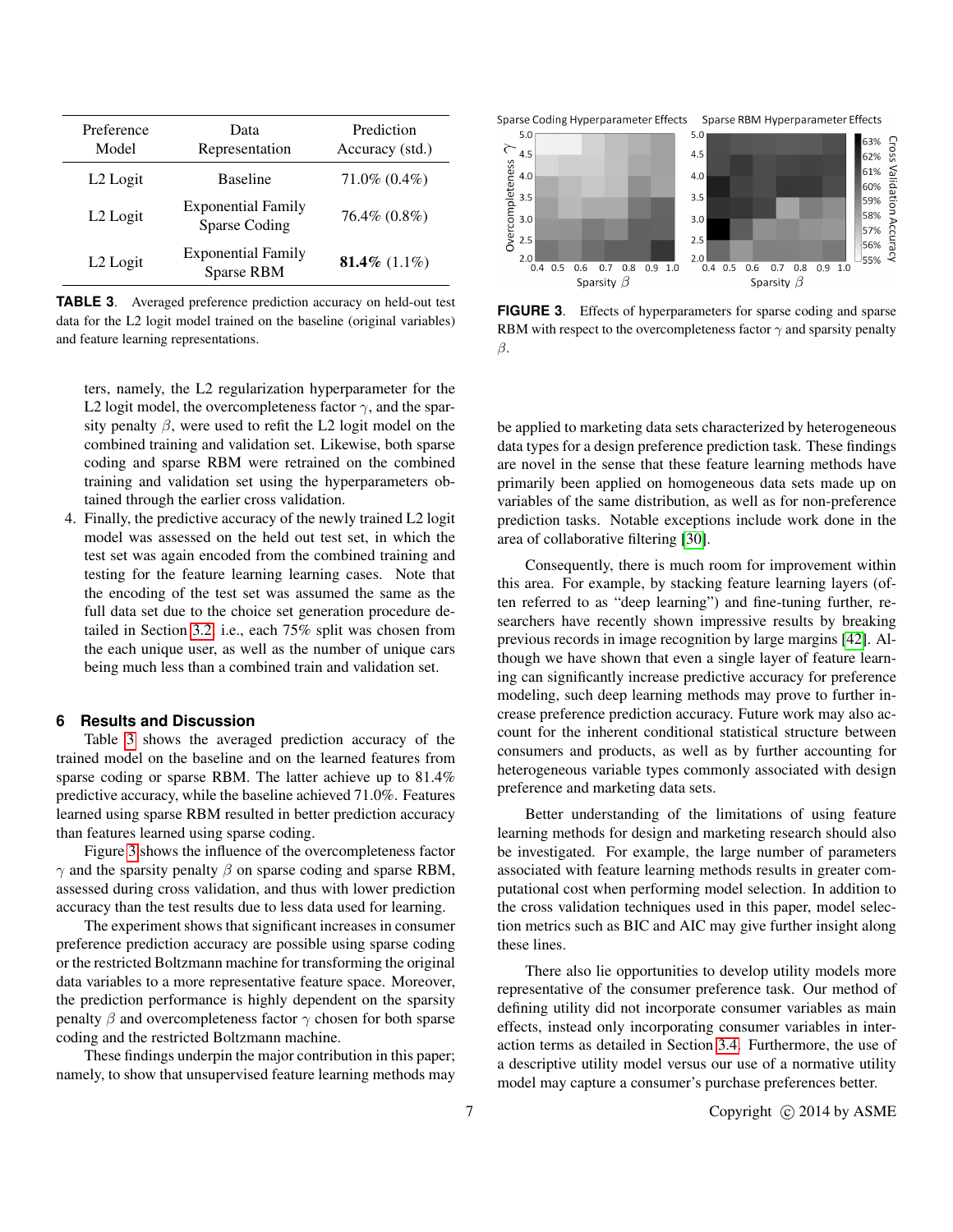## <span id="page-7-18"></span>**7 Conclusion**

We have presented two feature learning methods, sparse coding and sparse restricted Boltzmann machines, applied to a market data set characterized by heterogeneous unit type (e.g., gender, age, number of cylinders). Our results show that feature learning methods can significantly improve prediction accuracy on a consumer preference prediction task. Our work highlights the key point that these methods are complementary to the choice of classification model. Specifically, all results presented use the same L2 logit model classification algorithm, yet classification is performed in either the original data space or in learned feature space.

The reported results indicate potential for further design research. More advanced feature learning methods already developed by the machine learning community may be used for market data, especially those that stack multiple layers of the singlelayer feature learning methods presented in this paper. The pursuit of feature learning methods tailored to market data may result in useful developments for the machine learning community as well, especially given the heterogeneous nature of the data types encountered with market data.

#### **Acknowledgments**

The authors would like to thank Bart Frischknecht and Kevin Bolon for the assistance in coordinating data sets, Clayton Scott for useful suggestions, and Maritz Research Inc. for generously making the use of their data possible. This work has been supported by the National Science Foundation under Grant No. CMMI-1266184. This support is gratefully acknowledged.

## **REFERENCES**

- <span id="page-7-0"></span>[1] Wassenaar, H. J., and Chen, W., 2003. "An approach to decision-based design with discrete choice analysis for demand modeling". *Journal of Mechanical Design,* 125, p. 490.
- <span id="page-7-1"></span>[2] Lewis, K. E., Chen, W., and Schmidt, L. C., 2006. *Decision making in engineering design*. American Society of Mechanical Engineers.
- <span id="page-7-2"></span>[3] Wassenaar, H., Chen, W., Cheng, J., and Sudjianto, A., 2005. "Enhancing discrete choice demand modeling for decision-based design". *Journal of Mechanical Design,* 127(4), pp. 514–523.
- <span id="page-7-3"></span>[4] Kumar, D., Hoyle, C., Chen, W., Wang, N., Gomez-Levi, G., and Koppelman, F., 2007. "Incorporating customer preferences and market trends in vehicle package design". *ASME International Design Engineering Technical Conferences & Computers and Information in Engineering Conference*, pp. 571–581.
- <span id="page-7-4"></span>[5] Reid, T. N., Frischknecht, B. D., and Papalambros, P. Y., 2012. "Perceptual attributes in product design: Fuel economy and silhouette-based perceived environmental friend-

liness tradeoffs in automotive vehicle design". *Journal of Mechanical Design,* 134, p. 041006.

- <span id="page-7-5"></span>[6] Michalek, J., Feinberg, F., and Papalambros, P., 2005. "Linking marketing and engineering product design decisions via analytical target cascading". *Journal of Product Innovation Management,* 22(1), pp. 42–62.
- <span id="page-7-6"></span>[7] He, L., Chen, W., Hoyle, C., and Yannou, B., 2012. "Choice modeling for usage context-based design". *Journal of Mechanical Design,* 134, p. 031007.
- <span id="page-7-7"></span>[8] McFadden, D., and Train, K., 2000. "Mixed MNL models for discrete response". *Journal of Applied Econometrics,* 15(5), pp. 447–470.
- <span id="page-7-8"></span>[9] Berkovec, J., and Rust, J., 1985. "A nested logit model of automobile holdings for one vehicle households". *Transportation Research Part B: Methodological,* 19(4), pp. 275–285.
- <span id="page-7-9"></span>[10] Hauser, J. R., Toubia, O., Evgeniou, T., Befurt, R., and Dzyabura, D., 2010. "Disjunctions of conjunctions, cognitive simplicity, and consideration sets". *Journal of Marketing Research,* 47(3), pp. 485–496.
- <span id="page-7-10"></span>[11] Chapelle, O., and Harchaoui, Z., 2004. "A machine learning approach to conjoint analysis". *Advances in Neural Information Processing Systems*, pp. 257–264.
- <span id="page-7-11"></span>[12] Evgeniou, T., Pontil, M., and Toubia, O., 2007. "A convex optimization approach to modeling consumer heterogeneity in conjoint estimation". *Marketing Science,* 26(6), pp. 805– 818.
- <span id="page-7-12"></span>[13] Toubia, O., Simester, D. I., Hauser, J. R., and Dahan, E., 2003. "Fast polyhedral adaptive conjoint estimation". *Marketing Science,* 22(3), pp. 273–303.
- <span id="page-7-13"></span>[14] Abernethy, J., Evgeniou, T., Toubia, O., and Vert, J.-P., 2008. "Eliciting consumer preferences using robust adaptive choice questionnaires". *IEEE Transactions on Knowledge and Data Engineering,* 20(2), pp. 145–155.
- <span id="page-7-14"></span>[15] Lee, T. Y., and Bradlow, E. T., 2007. Automatic construction of conjoint attributes and levels from online customer reviews. Tech. rep., University Of Pennsylvania, The Wharton School Working Paper.
- <span id="page-7-15"></span>[16] Coates, A., Ng, A. Y., and Lee, H., 2011. "An analysis of single-layer networks in unsupervised feature learning". *International Conference on Artificial Intelligence and Statistics*, pp. 215–223.
- <span id="page-7-16"></span>[17] Bengio, Y., and LeCun, Y., 2007. "Scaling learning algorithms towards AI". *Large-Scale Kernel Machines,* 34, pp. 1–41.
- [18] Lee, H., Grosse, R., Ranganath, R., and Ng, A. Y., 2009. "Convolutional deep belief networks for scalable unsupervised learning of hierarchical representations". *Proceedings of the 26th Annual International Conference on Machine Learning*, pp. 609–616.
- <span id="page-7-17"></span>[19] Lee, H., Grosse, R., Ranganath, R., and Ng, A. Y., 2011. "Unsupervised learning of hierarchical representations with